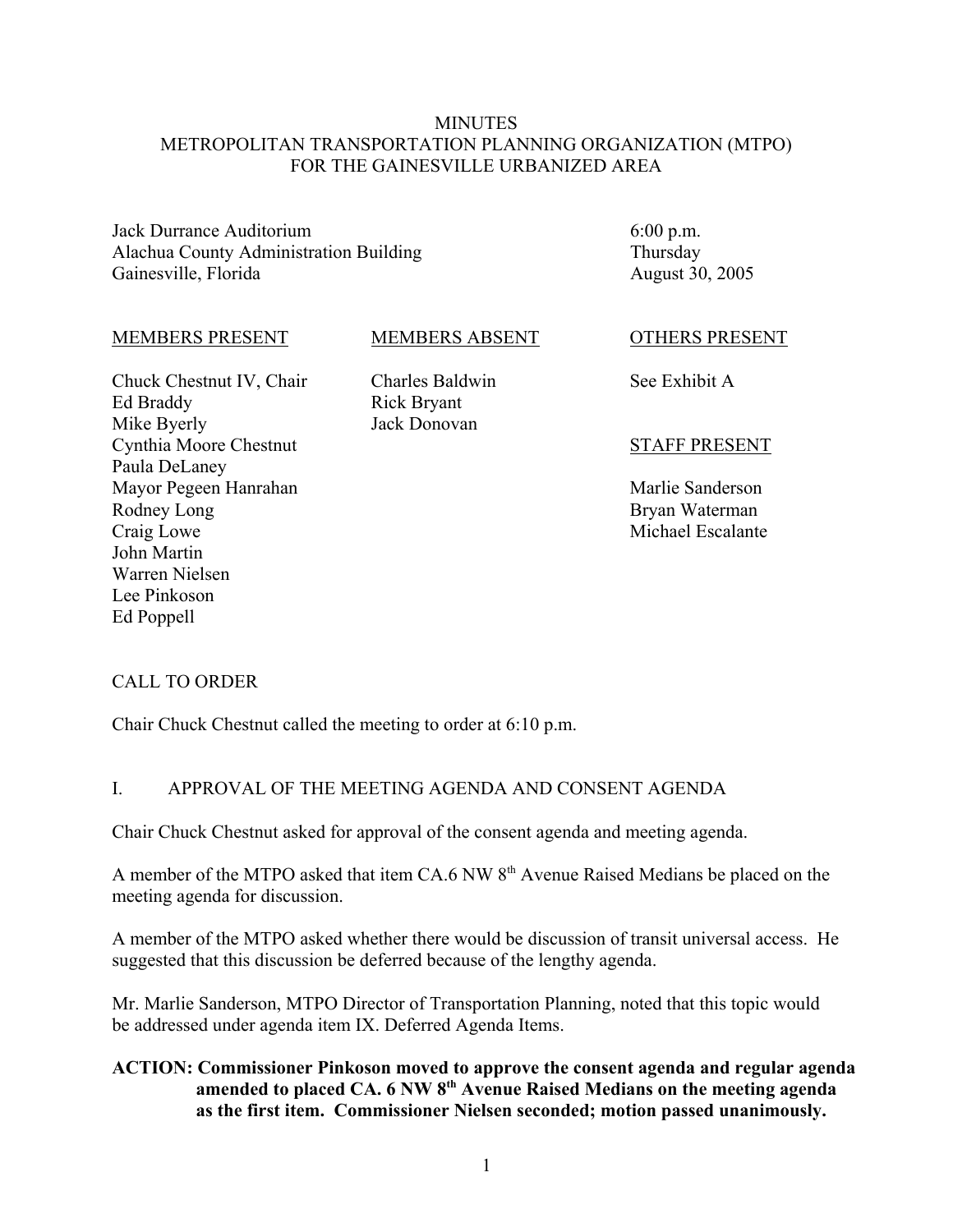## CA.6 NW 8TH AVENUE RAISED MEDIANS

Mr. Sanderson stated that the Florida Department of Transportation (FDOT) has determined that adding raised medians on NW 8<sup>th</sup> Avenue is "outside the scope of the resurfacing project" and will not be constructed.

A member of the MTPO noted that the City was looking into rerouting the NW  $6<sup>th</sup>$  Street Rail/Trail to accommodate the Gainesville Police Department expansion. She asked whether a median or safe crossing could be installed at the NW  $6<sup>th</sup>$  Street Rail/Trail crossing as part of the State Road 20 Resurfacing Project or a separate safety project or enhancement project.

Mr. Sanderson suggested that MTPO staff could research this issue and report back to the MTPO at its next meeting.

**It was a consensus of the MTPO to have MTPO staff research the possibility of having a** median or other safe crossing installed where the NW 6<sup>th</sup> Street Rail/Trail crosses NW 8<sup>th</sup> **Avenue as part of the State Road 20 Resurfacing Project or as a separate safety project or enhancement project and report back to the MTPO at its next meeting.**

## II. STATE ROADS 26/26A STREETLIGHTS

Mr. Sanderson stated that the MTPO has received commitments from Alachua County and the City of Gainesville to cover the funding shortfall for the State Roads 26/26A streetlighting. He asked the MTPO to inform the Florida Department of Transportation (FDOT) the City and County will each fund 50 percent of the shortfall.

## **ACTION: Commissioner Lowe moved to authorize the MTPO Chair to send a letter informing the FDOT District 2 Secretary that both the City of Gainesville and Alachua County have decided to fund 50 percent of the shortfall in funding for the State Road 26/26A lighting plans. Commissioner Long seconded; motion passed 9 to 2.**

#### III. TRAFFIC SIGNAL SYSTEM

Mr. Sanderson stated that the MTPO, at its June  $29<sup>th</sup>$  meeting, requested a discussion of traffic signals, including signal retiming. He said that City staff are present to discuss the traffic signal system.

Mr. Phil Mann, Gainesville Traffic Engineer II, and Ms. Teresa Scott, Gainesville Interim Assistant City Manager, discussed the traffic signal system and answered questions.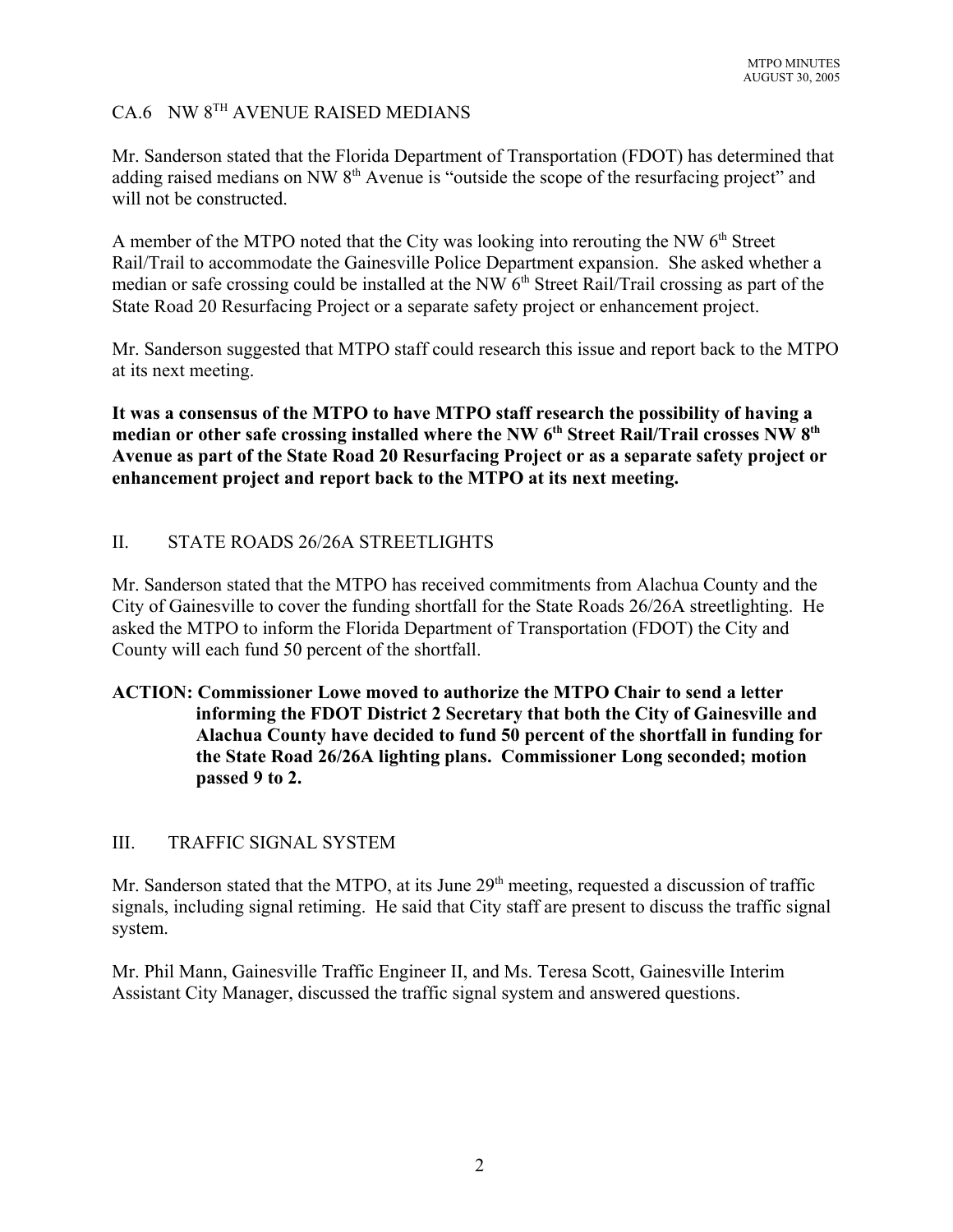- **ACTION: Mayor Hanrahan moved to request that the City of Gainesville Public Works Department staff bring back to the MTPO a phasing and funding recommendation for implementing the Gainesville Traffic Signal Master Plan, including the following information:**
	- **1. an analysis of the issues related to field cameras and the locations where these cameras are monitored, who has access to these cameras and monitors, and the potential to expand this surveillance technology; and**
	- **2. incremental annual maintenance costs.**

## **Commissioner Byerly seconded; motion passed unanimously.**

## IV. YEAR 2025 NEEDS PLAN PUBLIC HEARING

Mr. Sanderson stated that the MTPO is updating the community's long range transportation plan. He said that this plan must be adopted by December 14, 2005.

## A. WELCOME AND OPENING REMARKS (CHAIR CHUCK CHESTNUT)

Chair Chestnut opened the public hearing.

Mr. Sanderson discussed the format of the public hearing.

## B. PROPOSED YEAR 2025 NEEDS PLAN PROJECTS

## 1. SW 20TH AVENUE/STUDENT VILLAGE AREA HIGHWAY PROJECTS

Mr. Sanderson discussed the SW 20<sup>th</sup> Avenue/Student Village Area options and answered questions. He reported the MTPO Advisory Committees' recommendations.

## 2. REMAINING HIGHWAY PROJECTS

Mr. Sanderson stated that the MTPO has already identified a list of highway projects for the draft Needs Plan. He discussed the draft highway Needs Plan projects and answered questions. He noted that the Needs Plan has to include the federal earmark projects identified in the Safe, Accountable, Flexible, Efficient Transportation Equity Act: A Legacy for Users (SAFETEA-LU) legislation.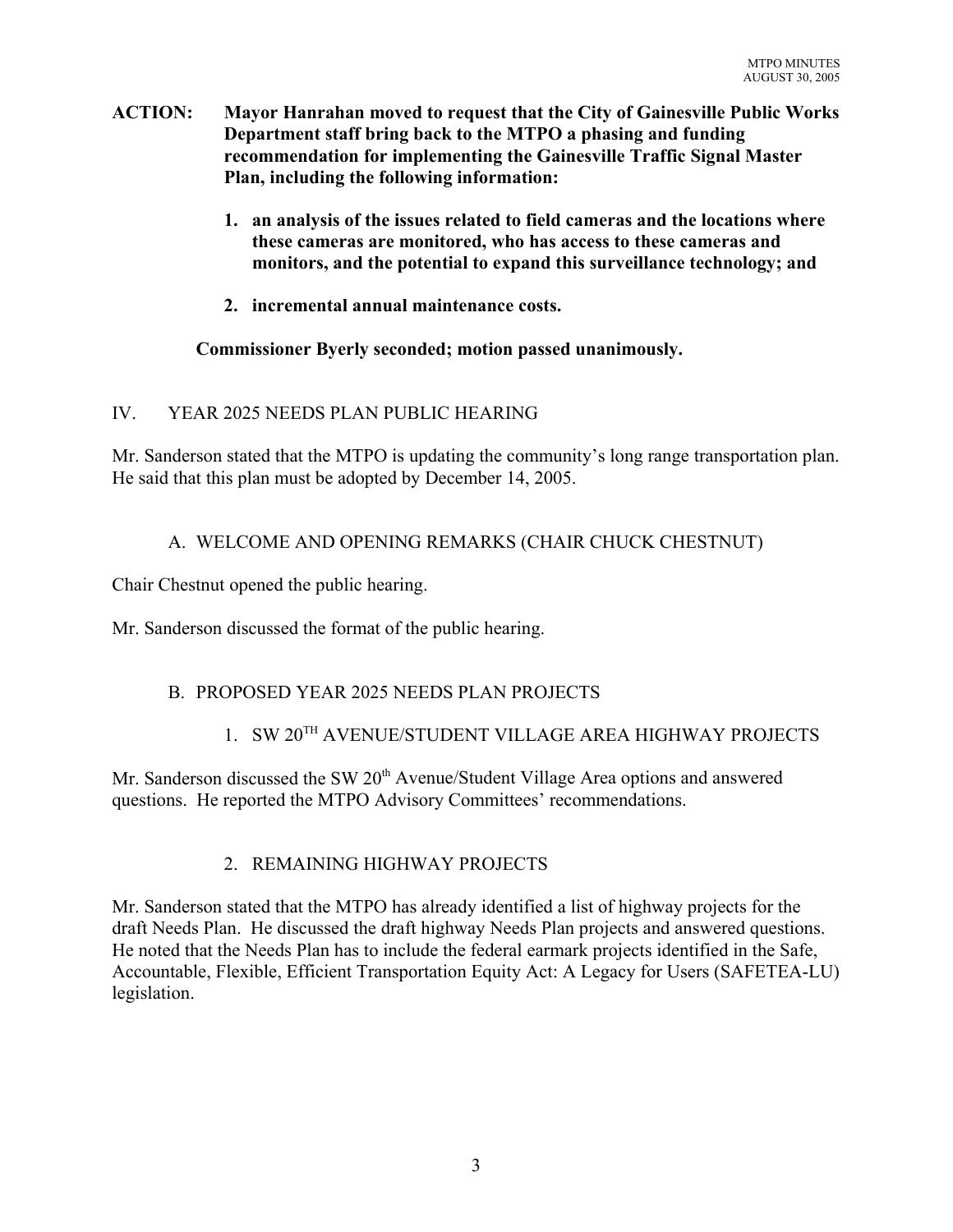## 3. TRANSIT PROJECTS

Mr. Sanderson stated that the MTPO has already identified a list of transit projects for the draft Needs Plan. He discussed the draft transit Needs Plan projects and answered questions. He noted that in order to expand transit service that the Regional Transit System would need to expand its maintenance facility.

Mr. Jesus Gomez, Regional Transit System (RTS) Interim Director, discussed park-n-ride parking facility needs and answered questions.

## C. PUBLIC COMMENT AND QUESTIONS

Chair Chestnut invited the public to comment on the proposed draft Year 2025 Needs Plan. No one came forward to comment and/or ask questions on the draft Year 2025 Needs Plan.

## D. CLOSE PUBLIC HEARING

Chair Chestnut closed the public hearing.

## V. SW 20TH AVENUE/STUDENT VILLAGE AREA HIGHWAY PROJECTS

Mr. Sanderson stated that the MTPO needs to select SW 20<sup>th</sup> Avenue/Student Village Area highway projects.

### **ACTION: Commissioner Pinkoson moved to select Option M for the SW 20th Avenue/ Student Village Area (see Exhibit 1). Commissioner Lowe seconded.**

Mr. Michael Fay, Alachua County Public Works Department Assistant Director, discussed the need to reconstruct the SW 20<sup>th</sup> Avenue bridge for Option M.

Mr. James Bennett, FDOT Urban Area Transportation Development Engineer noted that, if the MTPO does not keep the acquisition of Hull Road right-of-way as a high priority, FDOT cannot assure that these funds would be available for use within Alachua County.

Mr. Fay discussed right-of-way costs for Option K.

Mr. Ken Kaltenbach, Corradino Group Senior Vice President, discussed the traffic relief on Interstate 75 of Option K and Option M.

Mr. Bennett discussed the earmark funding for projects in the SW 20<sup>th</sup> Avenue/Student Village Area.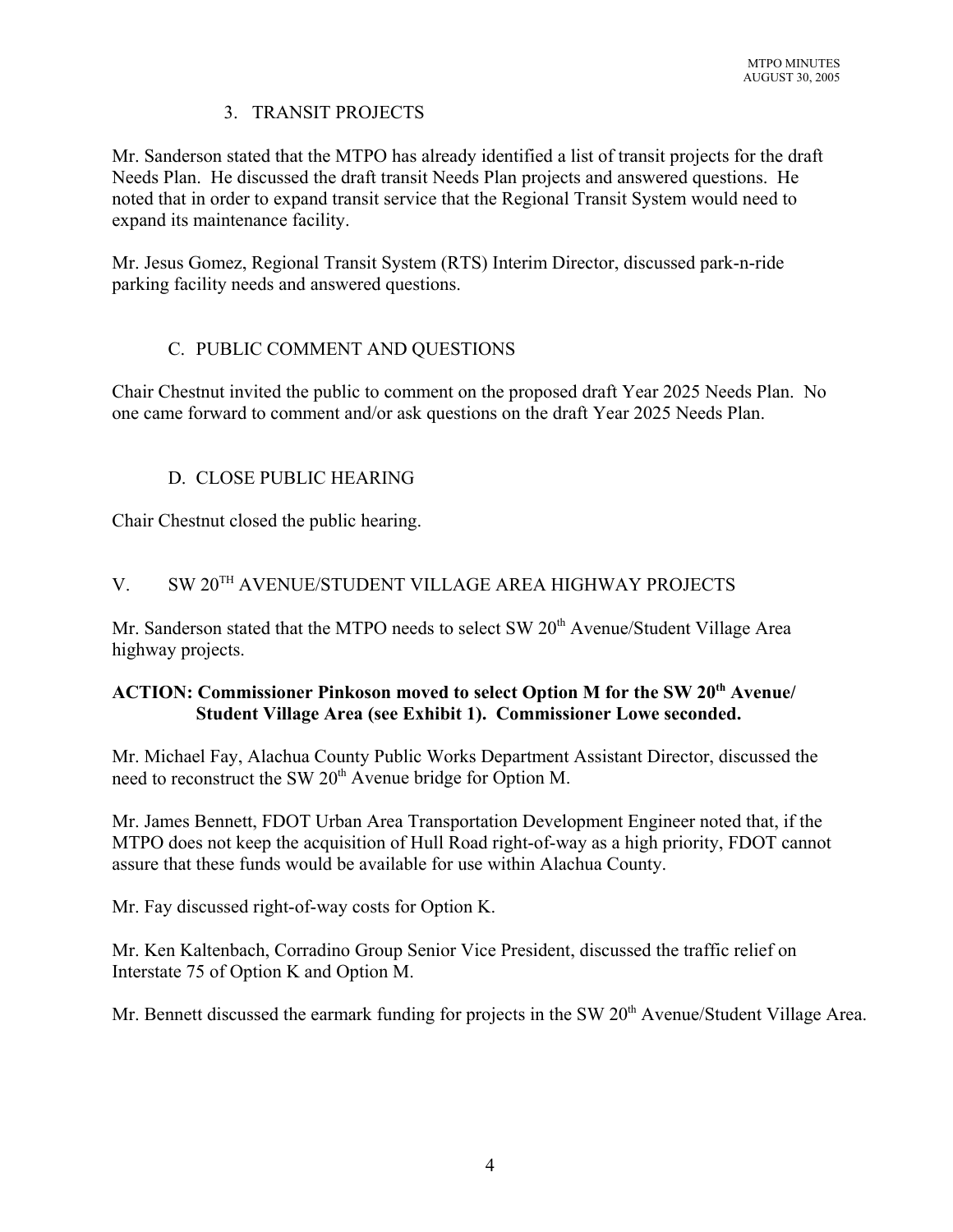#### **SUBSTITUTE ACTION:**

Commissioner Byerly moved to select Option K for the SW 20<sup>th</sup> Avenue/Student **Village Area plus the Lake Kanapaha bicycle/pedestrian trail. Commissioner DeLaney seconded; Chair Chestnut requested a rollcall vote:**

|                              | <b>CITY</b>    | <b>COUNTY</b> |
|------------------------------|----------------|---------------|
| <b>Commissioner Braddy</b>   | N <sub>0</sub> |               |
| <b>Commissioner Byerly</b>   |                | Yes           |
| <b>Commissioner DeLaney</b>  |                | Yes           |
| Mayor Hanrahan               | $\bf No$       |               |
| <b>Commissioner Long</b>     |                | Yes           |
| <b>Commissioner Lowe</b>     | N <sub>0</sub> |               |
| <b>Commissioner Nielsen</b>  | Yes            |               |
| <b>Commissioner Pinkoson</b> |                | $\bf No$      |
| <b>Chair Chestnut IV</b>     | No             |               |
|                              |                |               |

#### **Motion failed.**

Mr. Martin Gold spoke concerning this agenda item.

#### **ORIGINAL ACTION RESTATED:**

**Commissioner Pinkoson moved to select Option M for the SW 20th Avenue/Student Village Area (see Exhibit 1). Commissioner Lowe seconded. Chair Chestnut requested a rollcall vote:**

|                              | <b>CITY</b> | <b>COUNTY</b> |
|------------------------------|-------------|---------------|
| <b>Commissioner Byerly</b>   |             | No.           |
| <b>Commissioner DeLaney</b>  |             | Yes           |
| <b>Mayor Hanrahan</b>        | Yes         |               |
| <b>Commissioner Long</b>     |             | <b>Yes</b>    |
| <b>Commissioner Lowe</b>     | No.         |               |
| <b>Commissioner Nielsen</b>  | Yes         |               |
| <b>Commissioner Pinkoson</b> |             | <b>Yes</b>    |
| <b>Commissioner Braddy</b>   | <b>Yes</b>  |               |
| <b>Chair Chestnut IV</b>     | <b>Yes</b>  |               |
|                              |             |               |

#### **Motion passed.**

#### VI. ADOPTION OF THE NEEDS PLAN

Mr. Sanderson stated that the MTPO needs to adopt a Year 2025 Needs Plan.

Mr. Bennett discussed the earmark funding and answered questions.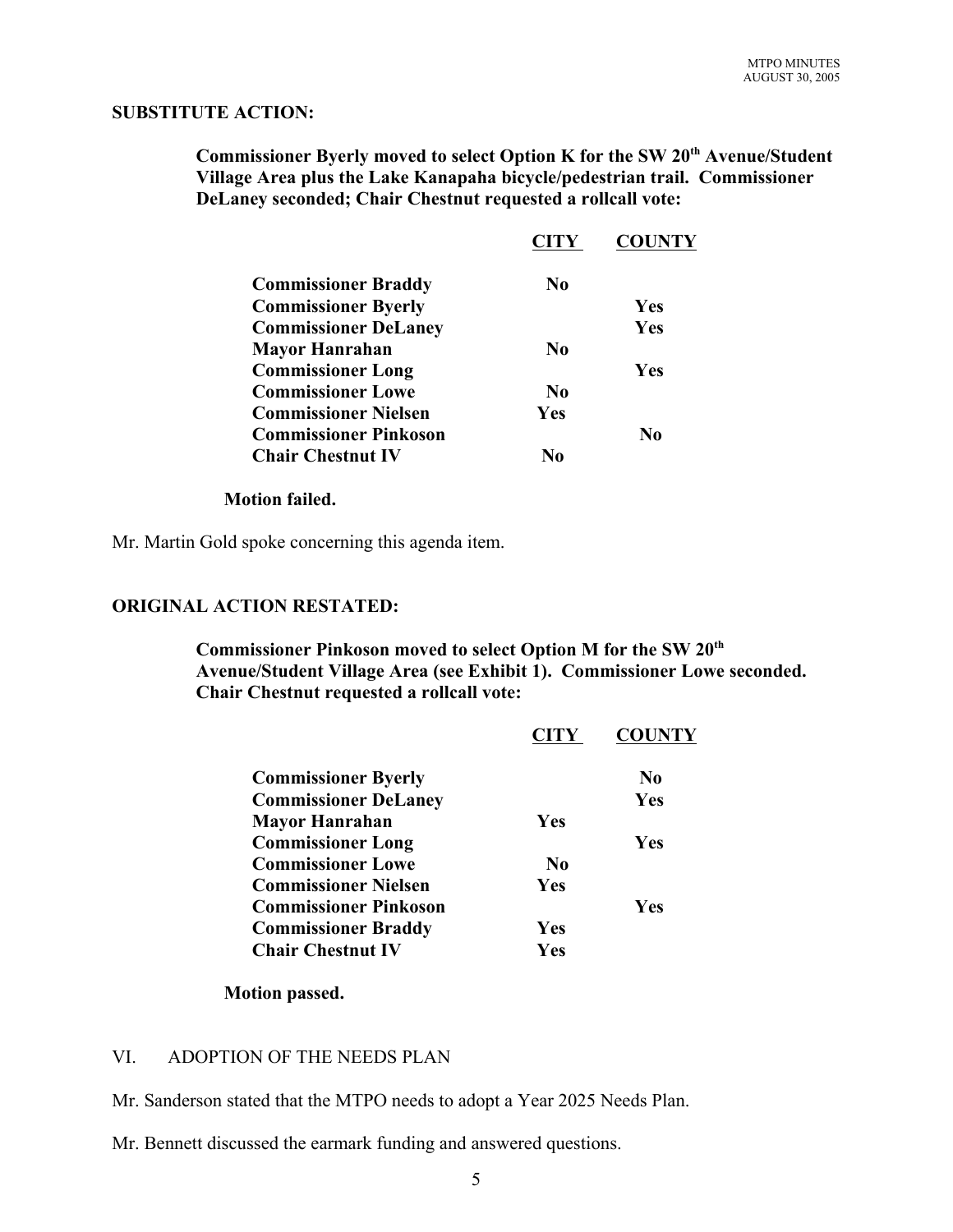Mr. Sanderson reported that the Hawthorne Road traffic will increase from approximately 10,000 daily trips today to 18,000 daily trips in the Year 2025.

Mr. Rick Crider, Gainesville Regional Airport Director, discussed airport earmark funded projects.

### **ACTION: Commissioner DeLaney moved to adopt, as part of the Year 2025 Long Range Transportation Needs Plan:**

- **1. SW 20th Avenue/Student Village Area Option M as shown in Exhibit 1 with the following additional recommendations:**
	- **A. continue to support the acquisition of the MTPO-approved linear park 150-foot right-of-way for Hull Road from SW 43rd Street to SW 34th Street to construct a two-lane divided roadway with transit and multimodal facilities;**
	- **B. continue with the implementation of the following charrette approved concepts:**
		- **i. the Hull Road bicycle/pedestrian trail;**
		- **ii. the bicycle/pedestrian grade separated crossing at Hull Road and SW 34th Street; and**
		- iii. the reconstruction of SW 20<sup>th</sup> Avenue to include adding **missing sidewalks, turnlanes, raised medians, bus bays and transit "super stops;" and**
	- **C. request that the Alachua County Commission and the City of Gainesville, as appropriate, protect the right-of-way between SW 62nd Boulevard and SW 43rd Street for possible future needs;**
- **2. the additional highway projects listed in Exhibit 2- Year 2025 Long Range Transportation Needs Plan- Highway and Exhibit 2A- Additional Needs Plan Projects- Federal Earmarks;**
- **3. the transit projects listed in Exhibit 3- Year 2025 Transit Needs Planenhance Existing Routes; and**
- **4. the transit projects listed in Exhibit 4- Year 2025 Transit Needs Plan-New Routes.**

**Mayor Hanrahan seconded; Chair Chestnut requested a rollcall vote:**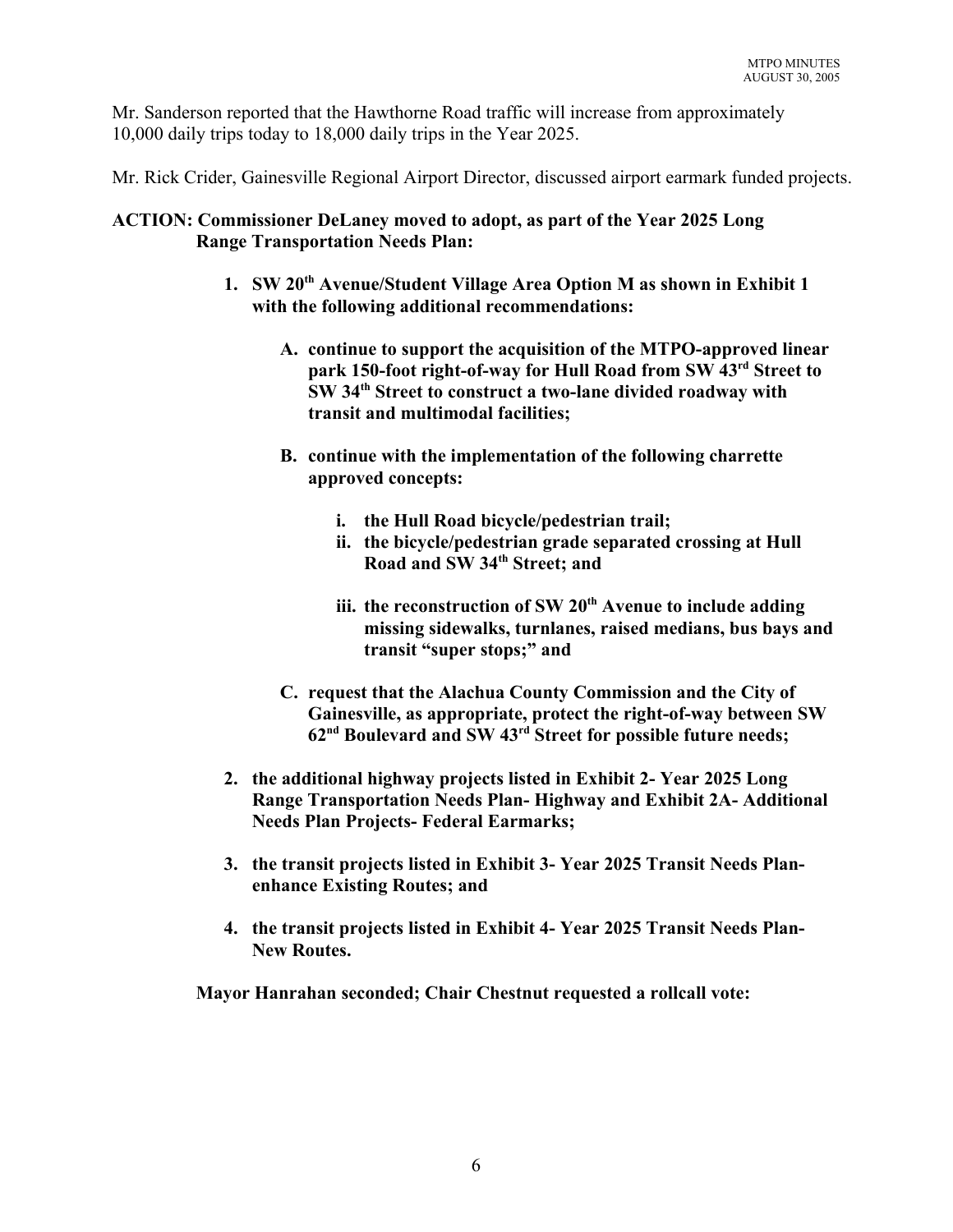|                              | <b>CITY</b> | <b>COUNTY</b> |
|------------------------------|-------------|---------------|
| <b>Commissioner Byerly</b>   |             | No.           |
| <b>Commissioner DeLaney</b>  |             | Yes           |
| <b>Mayor Hanrahan</b>        | Yes         |               |
| <b>Commissioner Long</b>     |             | Yes           |
| <b>Commissioner Lowe</b>     | Yes         |               |
| <b>Commissioner Nielsen</b>  | Yes         |               |
| <b>Commissioner Pinkoson</b> |             | Yes           |
| <b>Commissioner Braddy</b>   | No.         |               |
| <b>Chair Chestnut IV</b>     | Yes         |               |

**Motion passed.**

A member of the MTPO discussed his concern regarding whether the earmark-funded projects are new funds or funds that this area would have received anyway.

Mr. Bennett noted that FDOT is also seeking clarification on the earmark-funded projects in order to develop its Work Program and will inform the MTPO as soon as possible. He said that he hoped to have this information within a month or two.

**It was a consensus of the MTPO to discuss the earmark funding issue at the next MTPO meeting.**

## VII. UNFUNDED PROJECT PRIORITIES

Mr. Sanderson stated that, each year, the MTPO develops recommended transportation priorities for projects that are needed but not currently funded. He said that this information is used by FDOT each fall to develop its Tentative Five Year Work Program.

## **ACTION: Commissioner Long moved to approve the Fiscal Years 2005/2006 - 2009/2010, List of Priority Projects document as recommended by MTPO Staff. Commissioner Lowe seconded; motion passed unanimously.**

## VIII. DRAFT HULL ROAD LETTER

Mr. Sanderson stated that the MTPO requested that MTPO staff, the MTPO Attorney and FDOT work together to develop a letter to ask for property donation within the Hull Road extension corridor. He reviewed the draft letter.

Mr. David Schwartz discussed the FDOT draft letter and answered questions.

There was no longer a quorum of the MTPO present.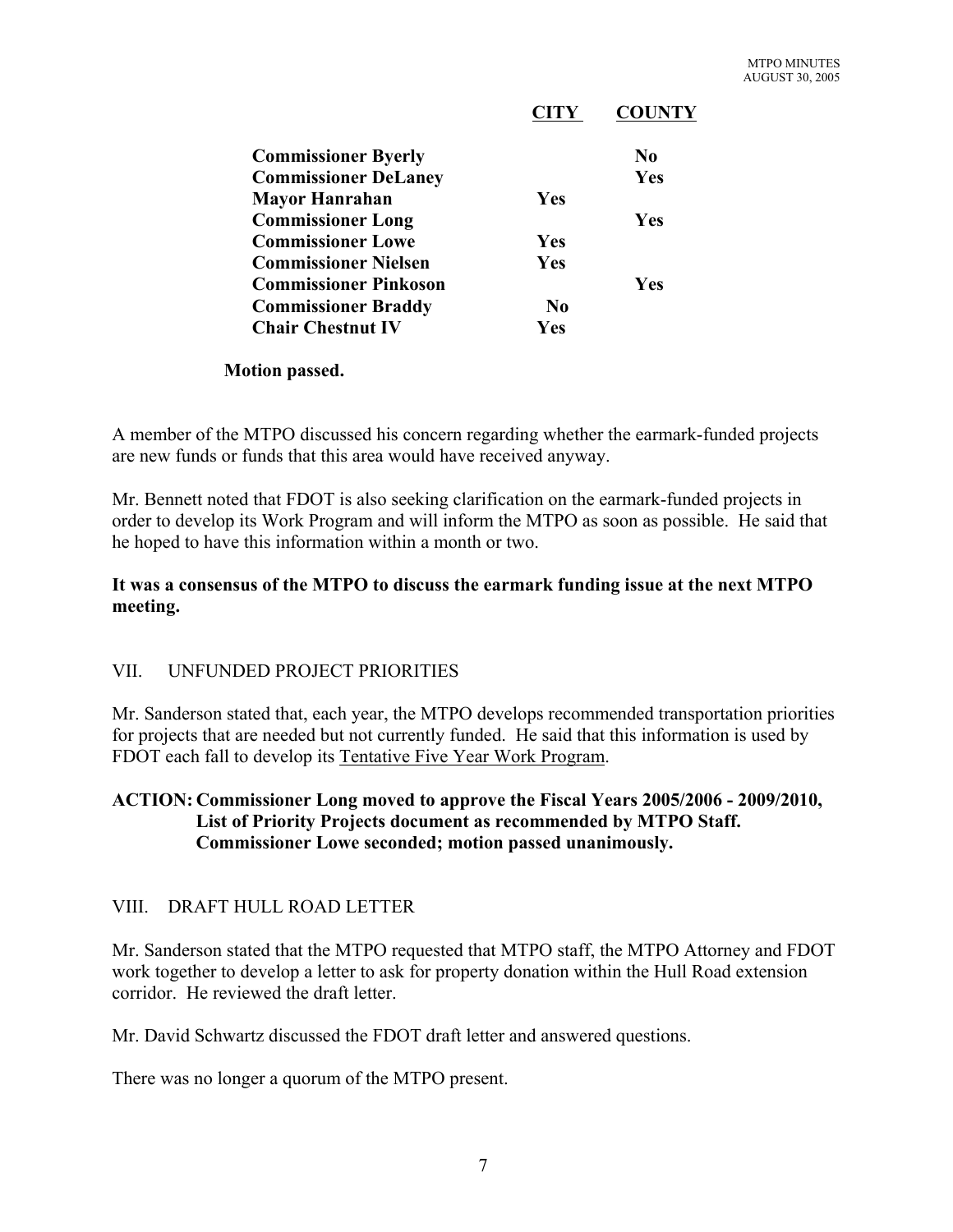### **A member of the MTPO requested that discussion of the draft Hull Road letter be deferred until the next MTPO meeting.**

## IX. DEFERRED AGENDA ITEMS

Mr. Sanderson discussed MTPO agenda items that have been deferred and asked whether the MTPO would prefer to discuss them at a September  $20<sup>th</sup>$  meeting date.

## **A consensus of members present indicated that they would prefer to meet in October.**

 $\mathcal{L}_\text{max} = \mathcal{L}_\text{max} = \mathcal{L}_\text{max} = \mathcal{L}_\text{max} = \mathcal{L}_\text{max} = \mathcal{L}_\text{max} = \mathcal{L}_\text{max} = \mathcal{L}_\text{max} = \mathcal{L}_\text{max} = \mathcal{L}_\text{max} = \mathcal{L}_\text{max} = \mathcal{L}_\text{max} = \mathcal{L}_\text{max} = \mathcal{L}_\text{max} = \mathcal{L}_\text{max} = \mathcal{L}_\text{max} = \mathcal{L}_\text{max} = \mathcal{L}_\text{max} = \mathcal{$ 

## ADJOURNMENT

Chair Chuck Chestnut adjourned the meeting at 10:50 p.m.

Date Craig Lowe, Secretary/Treasurer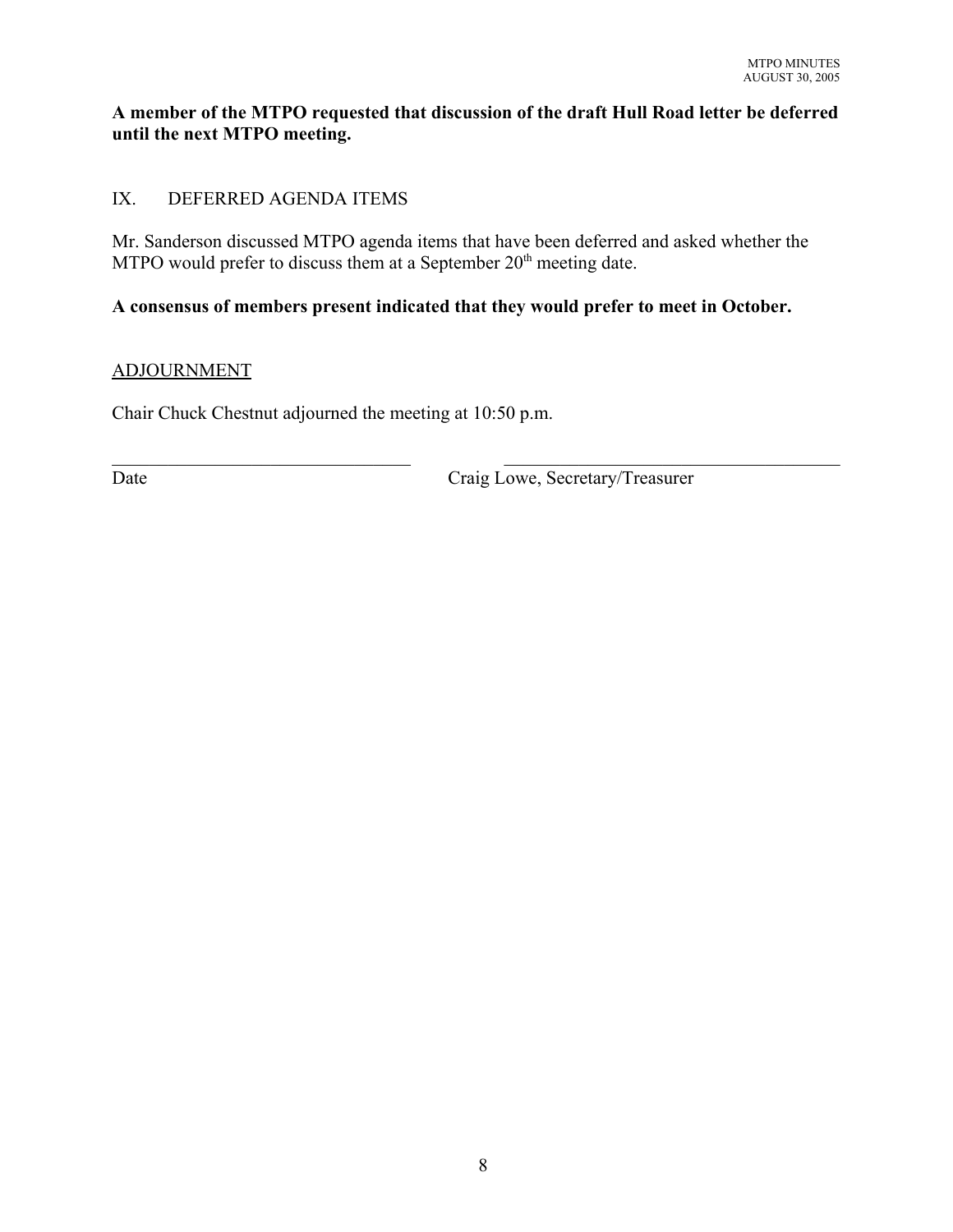## **EXHIBIT A**

| <b>Interested Citizens</b> | <b>Florida Department</b><br>of Transportation | <b>Alachua County</b> | <b>City of Gainesville</b> |
|----------------------------|------------------------------------------------|-----------------------|----------------------------|
| Gerry Dedenbach            | James Bennett                                  | Dave Cerlanek         | Dekova Batey               |
| John Ellis                 | Gina Buscher                                   | Rick Crider           | Jesus Gomez                |
| Bryan Green                | Doreen Joyner-Howard                           | Michael Fay           | Brian Kanely               |
| Bryan Gold                 |                                                | <b>Bill Lecher</b>    | Phil Mann                  |
| Jim Stringfellow           |                                                | Randall Reid          | <b>Shenley Neeley</b>      |
|                            |                                                | John Sabatella        | <b>Teresa Scott</b>        |
|                            |                                                | Dave Schwartz         |                            |

\* By telephone

\\Mike\public\em06\mtpo\minutes\august30.wpd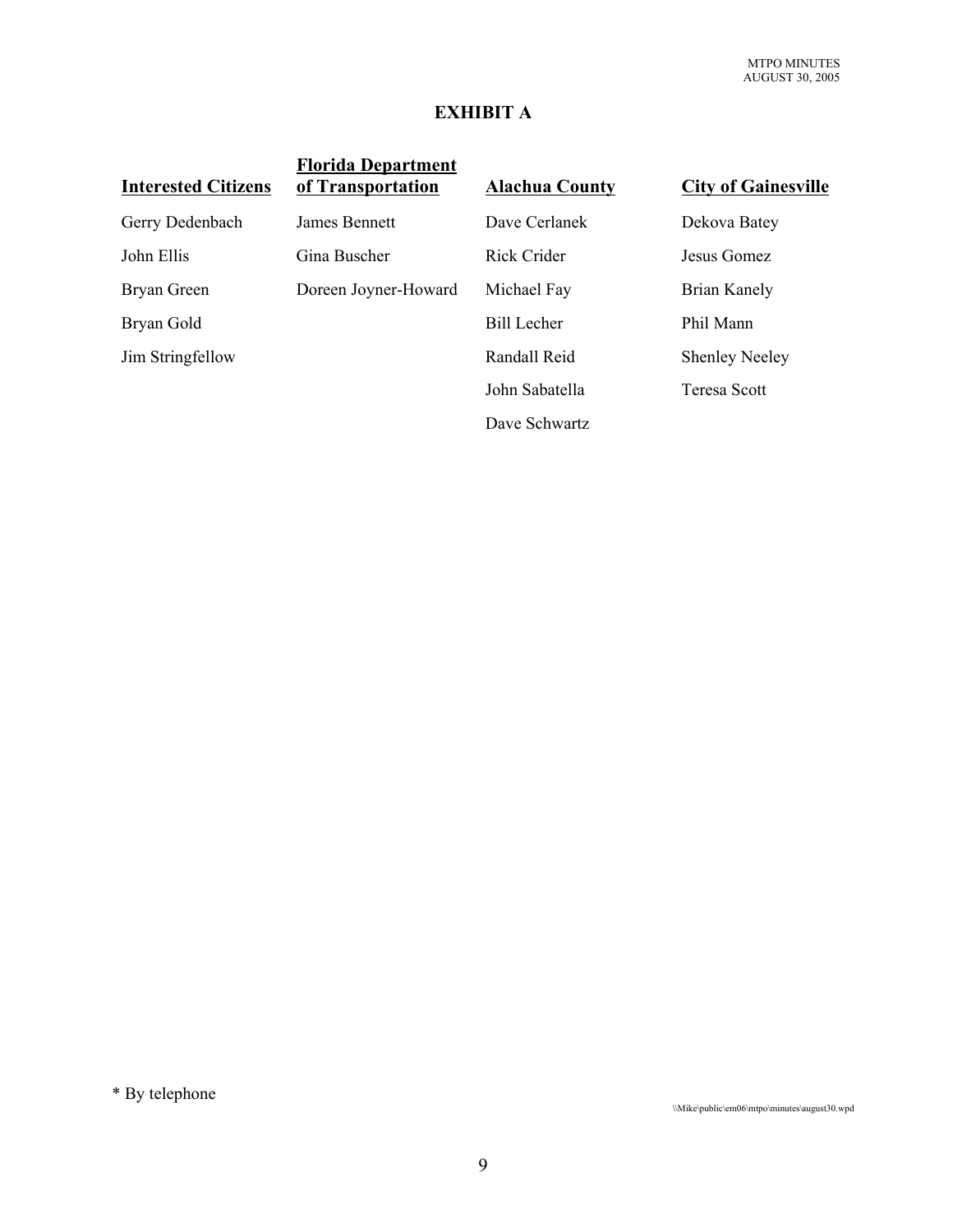

2009 N.W. 67 PLACE, SUITE A. GAINESVILLE, FLORIDA 32653-1603 (352) 955-2200 **SUNCOM 625-2200** FAX (352) 955-2209

**CONSENT AGENDA METROPOLITAN TRANSPORTATION PLANNING ORGANIZATION**

**FOR THE GAINESVILLE URBANIZED AREA**

**Jack Durrance Auditorium Tuesday, 6:00 p.m.** Alachua County Administration Building **August 30, 2005 Gainesville, Florida**

#### **STAFF RECOMMENDATION**

| Page $*9$ CA. 1 | <b>MTPO Minutes- July 14, 2005</b>           | <b>APPROVE MINUTES</b> |
|-----------------|----------------------------------------------|------------------------|
|                 | This set of MTPO minutes is ready for review |                        |

**Page # 19 Proposed Budgets for FY 2004-2005 and APPROVE STAFF FY 2005-2006** RECOMMENDATION

> These budgets will allow staff to monitor MTPO expenditures and make appropriate adjustments as needed

**Page # 25 Resurfacing Project- US 441 APPROVE JOINT (Williston Road to Marion County line) RECOMMENDATIONS**

FDOT has developed 60 percent design plans for the MTPO to consider

**Page # A** Resurfacing Project- US 441 **APPROVE STAFF (Archer Road north to State Road 20) RECOMMENDATIONS**

FDOT has developed scoping concepts for the MTPO to consider

**Page #** Resurfacing Project- N. 39<sup>th</sup> Avenue **APPROVE STAFF (NW 24th Blvd. to Airport entrance) RECOMMENDATIONS**

FDOT has developed scoping concepts for the MTPO to consider

**Page # 57 CA. 7 Coordinating Board Membership AUTHORIZE CHAIR TO SIGN Certification**

> Each year, the MTPO must certify that the membership of this Board represents a cross section of the community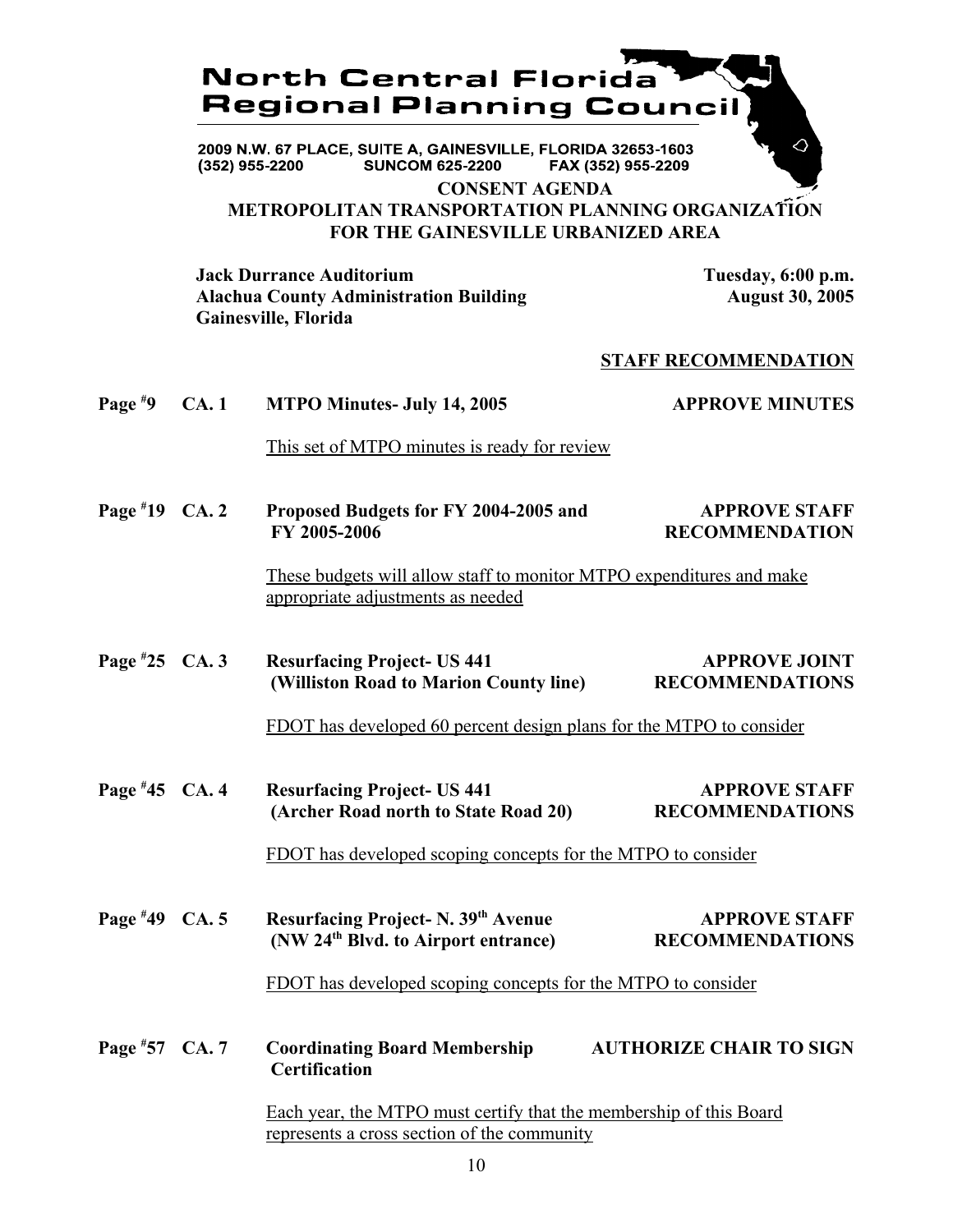# **Page # Fransportation Disadvantaged NO ACTION REQUIRED Program- Status Report** The MTPO has asked for regular status reports concerning this program Page #73 CA. 9 **73 CA. 9 Featured Article-** *Reduce unemployment* **NO ACTION REQUIRED** *Through auto ownership* A member of the MTPO wants MTPO members to have a copy of this article **Page # 77 Benefits of Access Management- NO ACTION REQUIRED Median Treatments** A member of the MTPO wants MTPO members to have a copy of this material **Page # 83 FDOT State Road 26A Brochure- NO ACTION REQUIRED "The Western Gateway to Gainesville"** Enclosed is a copy of this brochure which gives updated information concerning this  $\overline{SW}$   $2^{nd}$  Avenue reconstruction project **85 MTPO Correspondence NO ACTION REQUIRED**

Page #85 CA. 12

Enclosed are copies of recent MTPO correspondence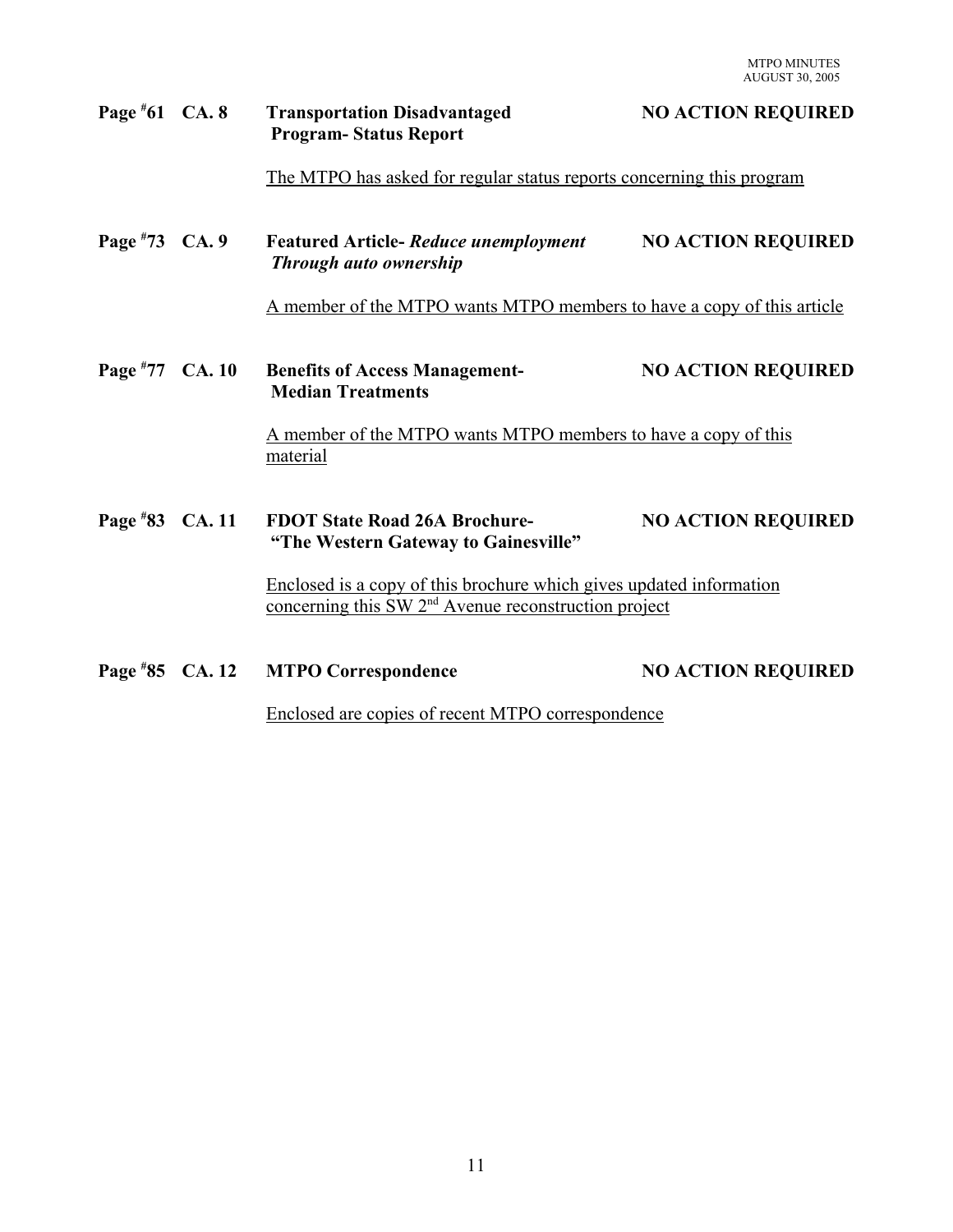## **EXHIBIT 2**

## **YEAR 2025 LONG RANGE TRANSPORTATION NEEDS PLAN- HIGHWAY**

| <b>PROJECT</b> | <b>ROADWAY</b>                                                                                           | <b>DESCRIPTION</b>                                           |
|----------------|----------------------------------------------------------------------------------------------------------|--------------------------------------------------------------|
| $\mathcal{C}$  | SE 16 <sup>th</sup> Avenue from Williston Road west to Main Street                                       | widen from two to four lanes with instreet bikelanes         |
| D              | NW 76 <sup>th</sup> Boulevard Extension                                                                  | new two lane with instreet bikelanes to Ft. Clarke Boulevard |
| E              | Depot Avenue from Williston Road west to US 441                                                          | reconstruct existing two lanes with instreet bikelanes       |
| F              | Archer Road at SW 16 <sup>th</sup> Avenue                                                                | reconstruct intersection                                     |
| G              | University Avenue from Waldo Road west to US 441                                                         | reduce from four lanes to two lanes with onstreet parking    |
| H              | W. 6 <sup>th</sup> Street from SW 4 <sup>th</sup> Avenue north to NW 8 <sup>th</sup> Avenue              | reconstruct to include roundabouts                           |
| I              | NW 34 <sup>th</sup> Street from NW 16 <sup>th</sup> Avenue north to US 441                               | widen to add center turnlane                                 |
| J              | NW 83 <sup>rd</sup> Street Extension from NW 39 <sup>th</sup> Avenue north to Millhopper Road            | new two lane road with instreet bikelanes                    |
| M              | NE 27 <sup>th</sup> Street Extension from NE 8 <sup>th</sup> Avenue north to NE 39 <sup>th</sup> Avenue  | new two lane with instreet bikelanes                         |
| N              | NW 23 <sup>rd</sup> Avenue Extension from NW 98 <sup>th</sup> Street to west County Road 241             | protect right-of-way (construct with private funding)        |
| $\Omega$       | NW 122 <sup>nd</sup> Street Extension from State Road 26 north to NW 39 <sup>th</sup> Avenue             | protect right-of-way (construct with private funding)        |
| $\mathbf{P}$   | SW 8 <sup>th</sup> Avenue Extension from SW 122 <sup>nd</sup> Street west to SW 143 <sup>rd</sup> Street | protect right-of-way (construct with private funding)        |
| Q              | Radio Road Extension west and south to Hull Road                                                         | new two lane with instreet bikelanes (subject to PD&E study) |
| $\mathbb{R}$   | SW 40 <sup>th</sup> Boulevard Extension south of Archer Road to SW 34 <sup>th</sup> Street               | new two lane with instreet bikelanes                         |
| S              | SW 23rd Terrace Extension north to Hull Road                                                             | new two lane with instreet bikelanes                         |
| $\mathbf{U}$   | NW 83 <sup>rd</sup> Street from NW 23 <sup>rd</sup> Avenue to NW 39 <sup>th</sup> Avenue                 | widen to four lanes with instreet bikelanes                  |
| V              | Archer Road from GMA Boundary to Tower Road                                                              | widen to four lanes with instreet bikelanes                  |
| W              | NW 23 <sup>rd</sup> Avenue from NW 98 <sup>th</sup> Street to NW 55 <sup>th</sup> Street                 | widen to four lanes with instreet bikelanes                  |

## **EXHIBIT 2A**

## **ADDITIONAL NEEDS PLAN PROJECTS- FEDERAL EARMARKS**

| <b>PROJECT</b>            | <b>ROADWAY</b>                                                                                                                 | <b>DESCRIPTION</b>                                             |
|---------------------------|--------------------------------------------------------------------------------------------------------------------------------|----------------------------------------------------------------|
| L                         | Airport access road Gainesville                                                                                                | Construction- H.R. 3 HPP No. 1560, FL HPP No. 75-\$1,600,000   |
|                           | Airport Intermodal Center                                                                                                      | Construction-\$300,000                                         |
| $\boldsymbol{\mathrm{X}}$ | NE 19 <sup>th</sup> Street/NE 19 <sup>th</sup> Terrace from NE $3rd$ Avenue to NE $8th$ Avenue                                 | Reconstruction- H.R. 3 HPP No. 3486, FL HPP No. 146-\$800,000  |
| v                         | $NE$ 25 <sup>th</sup> Street and NE 19 <sup>th</sup> Drive/NE 20 <sup>th</sup> Street from State Road 26 to<br>$NE 8th$ Avenue | Reconstruction- H.R. 3 HPP No. 3487, FL HPP No.147-\$1,600,000 |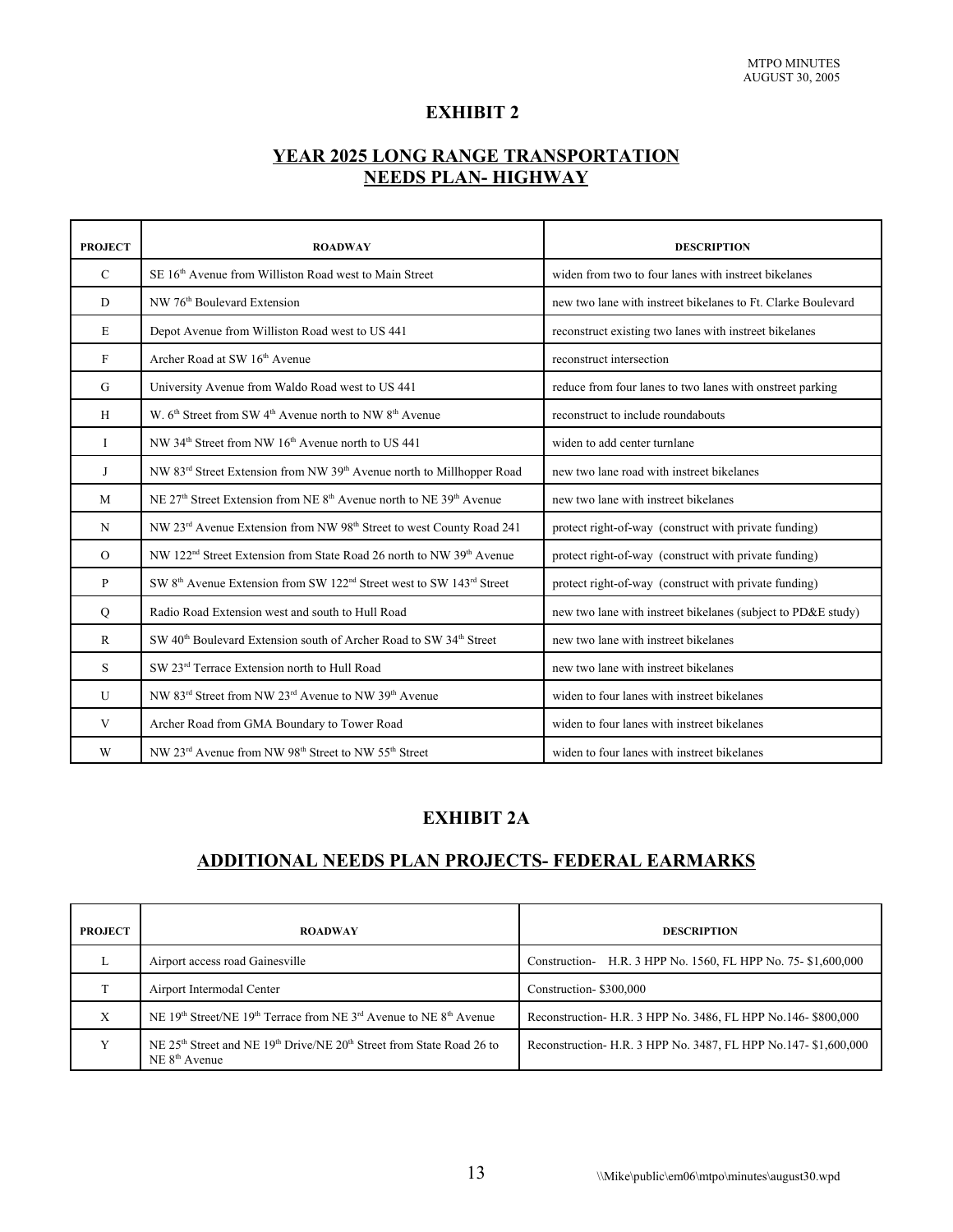#### **EXHIBIT 3**

## **YEAR 2025 TRANSIT NEEDS PLAN-ENHANCE EXISTING ROUTES**

|                                    | YEAR 2025 WEEKDAY            |                               |                                   |
|------------------------------------|------------------------------|-------------------------------|-----------------------------------|
| <b>ROUTE</b>                       | <b>HEADWAYS</b><br>[minutes] | <b>HOURS OF</b><br>OPERATION* | <b>BUSES</b><br><b>NEEDED</b>     |
| <b>EXISTING FIXED ROUTE SYSTEM</b> |                              |                               | <b>ENHANCED</b><br><b>SERVICE</b> |
| $\mathbf{1}$                       | 15                           | 74                            | $\sqrt{2}$                        |
| $\overline{2}$                     | 15                           | 74                            | 6                                 |
| 5                                  | 15                           | 74                            | $\overline{2}$                    |
| $\tau$                             | 15                           | 74                            | 6                                 |
| $\,$ 8 $\,$                        | 15                           | 74                            | 3                                 |
| 10                                 | 15                           | 74                            | 3                                 |
| 11                                 | 15                           | 74                            | 3                                 |
| 15                                 | 15                           | 74                            | $\overline{4}$                    |
| 24                                 | 15                           | 74                            | $\overline{\mathbf{3}}$           |
| 43                                 | 15                           | 74                            | 6                                 |
| 75                                 | 15                           | 74                            | $\mathfrak{Z}$                    |
| 21                                 | 10                           | 111                           | $\overline{c}$                    |
| 34                                 | 10                           | 111                           | $\overline{2}$                    |
| 36                                 | 10                           | 111                           | $\mathfrak{Z}$                    |
| 9                                  | 5                            | 222                           | 3                                 |
| 12                                 | 5                            | 222                           | 10                                |
| 13                                 | $\sqrt{5}$                   | 222                           | $\,$ 8 $\,$                       |
| 16                                 | 5                            | 222                           | $\overline{c}$                    |
| $20\,$                             | $\sqrt{5}$                   | 222                           | 12                                |
| 35                                 | 5                            | 222                           | $\sqrt{5}$                        |
|                                    |                              | <b>SUBTOTAL</b>               | 88                                |
|                                    |                              | LATER GATOR ROUTES B & F      | $\sqrt{2}$                        |
| <b>TOTAL</b>                       |                              |                               | $90\,$                            |

\*Fixed-Route- Weekday, 5:00 a.m. - 3:00 a.m.